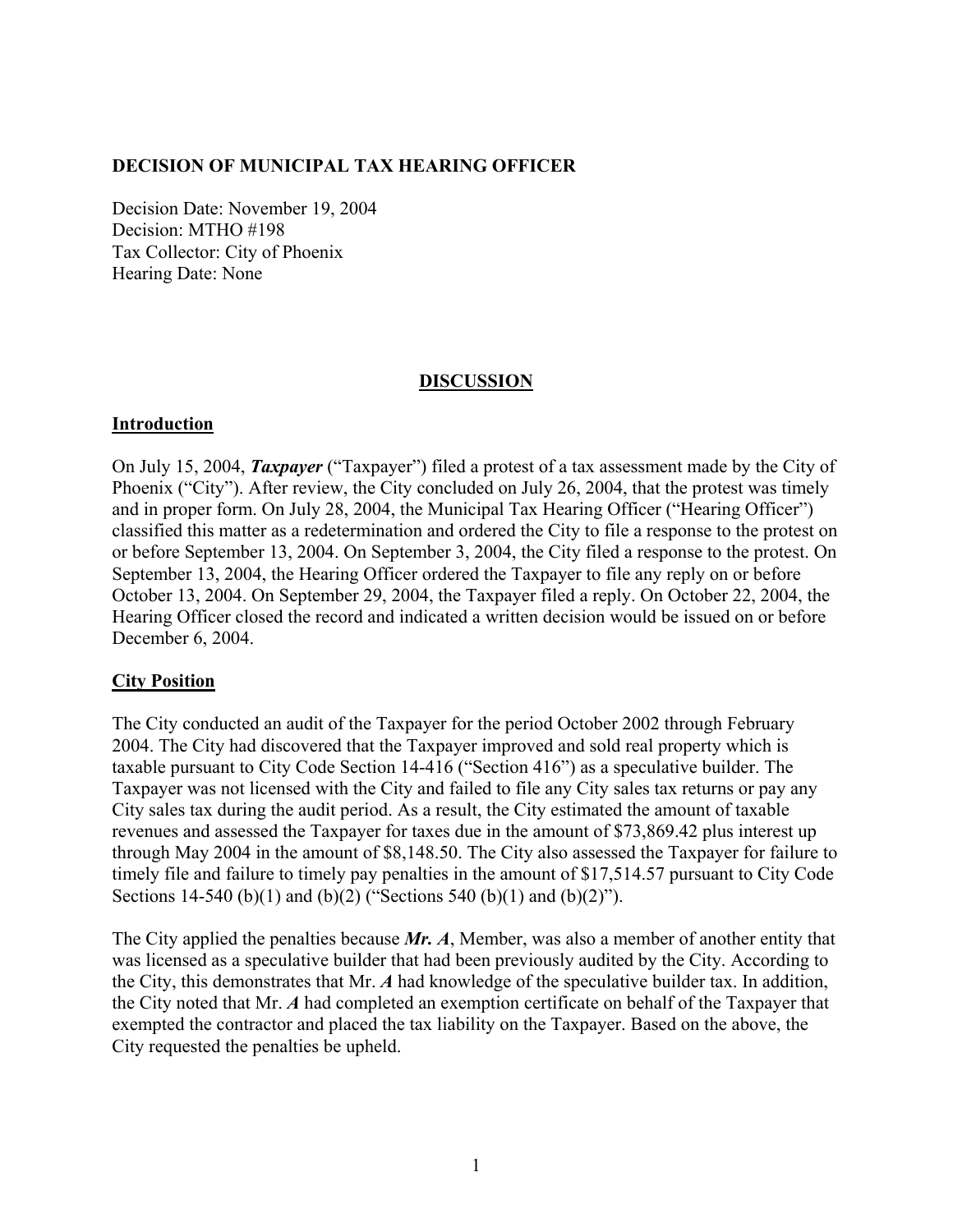#### **Taxpayer Position**

The Taxpayer asserted that Mr. *A* was not active in the financial affairs of the Taxpayer and as a result there would be no reason for Mr. *A* to have communicated a tax liability to the Taxpayer. According to the Taxpayer, Mr. *A* was not responsible for any financial matters for the Taxpayer or the previous entity referred to by the City. The Taxpayer indicated that Mr. *A* was strictly construction related. The Taxpayer asserted the exemption certificate signed by Mr. *A* resulted from a multitude of documents being proffered by the contractors' accountant and the Taxpayer requested Mr. *A* execute the stack of documents even though he was not familiar with what he was signing. This was done because the person in charge of the financial affairs of the Taxpayer was located in Houston, Texas. In addition, the Taxpayer asserted the other LLC for which Mr. *A* was a member related to land preparation costs and not homebuilding. The Taxpayer argued that the City's position is circumstantial and that it is not fair to penalize the Taxpayer for ignorance of the speculative builder tax.

## **ANALYSIS**

The Taxpayer did not dispute the assessment of a speculative builder tax but did protest the assessment of penalties in the amount of \$17,514.57. It is clear the City was authorized to assess the penalties pursuant to Sections 540 (b)(1) and (b)(2) as the Taxpayer failed to timely file tax returns and failed to timely pay the taxes when due. These penalties can be waived if the Taxpayer can demonstrate they had reasonable cause for failing to timely file and to timely pay.

We do not find the Taxpayer has demonstrated reasonable cause in this case. In response to the City's argument that Mr. *A* was involved in a previous speculative builder assessment, the Taxpayer asserted that Mr. *A* was not responsible for any financial matters. However, Mr. *B* was the Managing Member for the current Taxpayer as well as the previous taxpayer. Further, we do not find a prudent businessman would have simply executed a stack of documents without being familiar with what they were signing. Based on all the above, we conclude the Taxpayer either knew or should have known of the speculative builder tax and has not demonstrated reasonable cause for waiver of the penalties. Accordingly, the Taxpayer's protest is denied.

#### **FINDINGS OF FACT**

- 1. On July 15, 2004, the Taxpayer filed a protest of a tax assessment made by the City.
- 2. After review, the City concluded on July 26, 2004, that the protest was timely and in proper form.
- 3. On July 28, 2004, the Hearing Officer classified this matter as a redetermination and ordered the City to file a response to the protest on or before September 13, 2004.
- 4. On September 3, 2004, the City filed a response to the protest.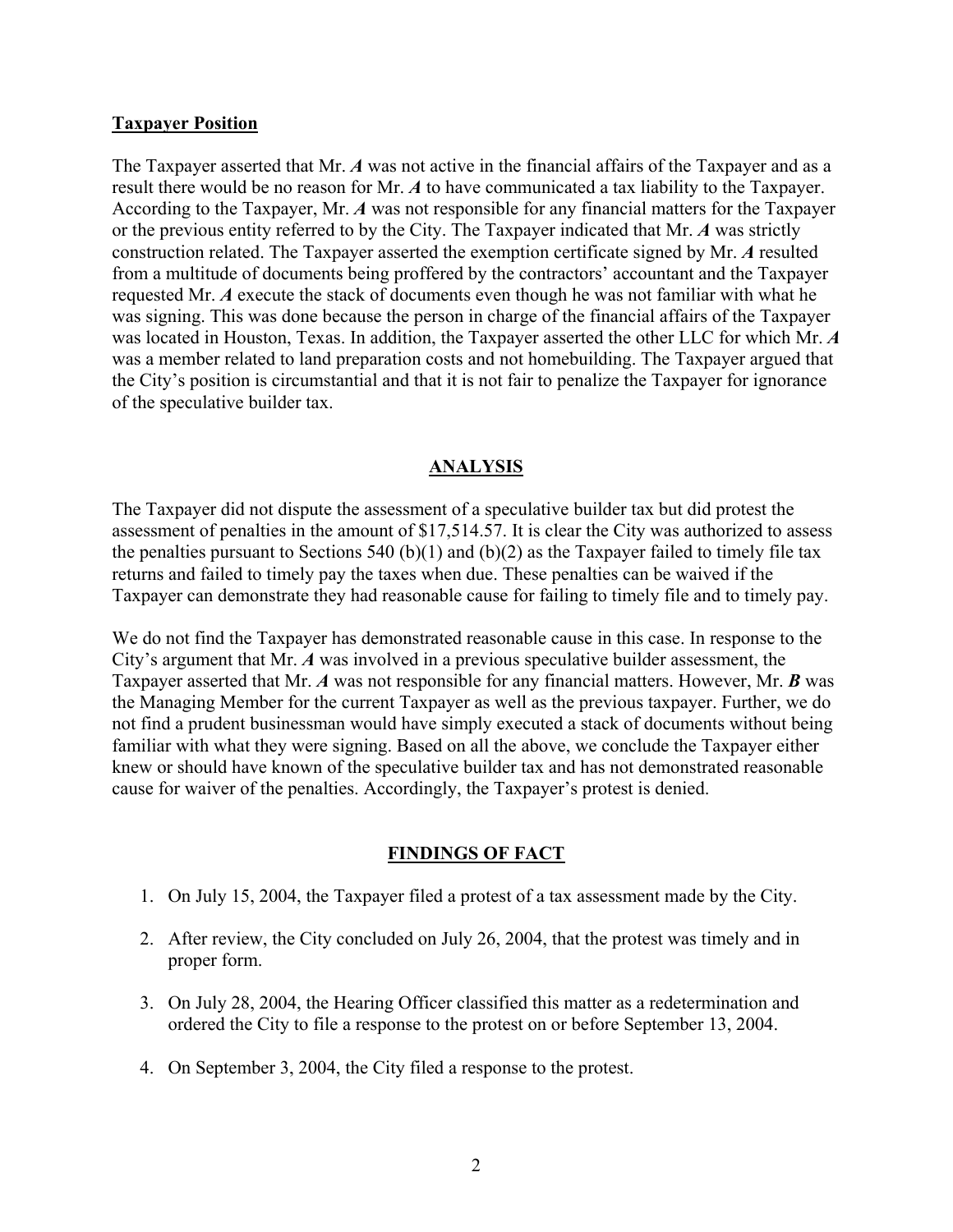- 5. On September 13, 2004, the Hearing Officer ordered the Taxpayer to file any reply on or before October 13, 2004.
- 6. On September 29, 2004, the Taxpayer filed a reply.
- 7. On October 22, 2004, the Hearing Officer closed the record and indicated a written decision would be issued on or before December 6, 2004.
- 8. The City conducted an audit of the Taxpayer for the period October 2002 through February 2004.
- 9. The City had discovered the Taxpayer improved and sold real property which is taxable pursuant to Section 416 as a speculative builder.
- 10. The Taxpayer was not licensed with the City and failed to file any City sales tax returns or pay any City sales tax during the audit periods.
- 11. The City estimated the amount of taxable revenues and assessed the Taxpayer for taxes due in the amount of \$73,869.42 plus interest up through May 2004 in the amount of \$8,148.50.
- 12. The City assessed the Taxpayer for failure to timely filed and failure to timely pay penalties in the amount of \$17,514.57 pursuant to Sections 540 (b)(1) and (b)(2).
- 13. Mr. *A*, Member, was also a member of another entity that was licensed as a speculative builder that had been previously audited by the City.
- 14. Mr. *B*, Managing Member, was also the Managing Member of another entity that was licensed as a speculative builder that had been previously audited by the City.
- 15. Mr. *A* completed an exemption certificate on behalf of the Taxpayer that exempted the contractor and placed the tax liability on the Taxpayer.

## **CONCLUSIONS OF LAW**

- 1. Pursuant to ARS Section 42-6056, the Municipal Tax Hearing Officer is to hear all reviews of petitions for hearing or redetermination under the Model City Tax Code.
- 2. During the audit period, the Taxpayer had unreported gross speculative builder revenue.
- 3. During the audit period, the Taxpayer failed to timely file sales tax returns and failed to timely pay taxes due.
- 4. The City was authorized pursuant to Section 540 (b) (1) and (b) (2) to assess penalties.